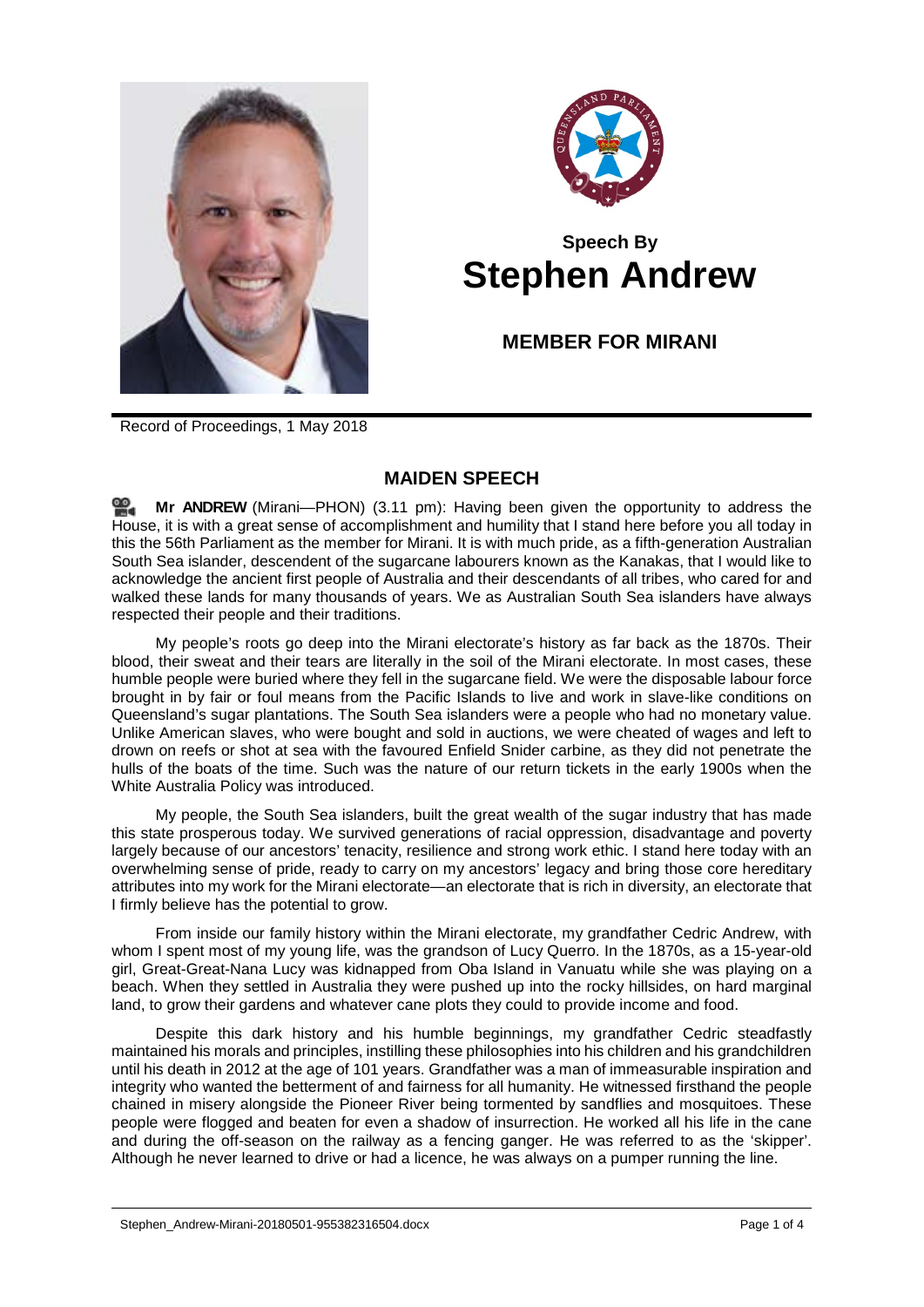Grandad was also known in the community as a person of trust and would be sought after when young men would act up or fall into bad company. He would give them a job alongside him on the railway or cutting cane to instil some self-worth, respect and dignity to carry with them as they moved through life. He was widely respected by many for touching their lives, even to this day. I can vouch for that personally. He raised his family in a little wooden house he built outside Mackay in the cane fields of Homebush. I can remember always cutting wood for the wood stove with a cross-cut belly saw. We always used the old hardwood sleepers that were discarded from the cane loco tracks. Every afternoon in the cool we would be working in the garden, watering our fruit trees and vegie garden and raking up the mango leaves, picking and eating the fresh fruits and digging sweet potatoes from the rich soil. Nothing was wasted. Even the coals from the wood stove were carefully spread back into the soil. Every Friday we would go into town in Uncle Charlie's FJ Holden ute. I will never forget sitting in the back with my cousins, brother and sisters singing—or some days I would just sit in the back with my dog Ranger and watch the cane fires burn on our way back to Homebush.

In the years I was growing up I never did see those old people with money, but they were never without a smile on their faces and always had kind words to say, no matter how tough the times were. I can see grandfather Cedric now, 'smiling like a goat in a cabbage patch' at me speaking about these things. This is something he frequently said with a cheeky grin.

My grandfather from my mother's side, Mr James Searl Peterson, was also born in the electorate of Mirani, at St Lawrence. He was a serviceman in the Great War 32nd Battalion and enlisted in Sarina for the Australian Imperial Force. My mother has told me stories about their battles in France, where hundreds went in and Grandad was one of 12 who came out. James ran bullock teams across the Sarina and Eton ranges and later worked on railroads with Cedric. Grandad James passed when I was young in life, so unfortunately I did not get to know him as I should. Together these two men crossed paths and worked and camped together 'down the line', as it was referred to working on the railway. This saw them travel through little towns of the Mirani electorate including the communities of Koumala, Carmila, Ilbilbie, Flaggy Rock, Clairview, Kalarka, St Lawrence, Wilmalgi, Ogmore, Cooltandra and Marlborough. It is with this legacy in mind that I will stand strong for Mirani.

Having personally known and lived with the poorest, most marginalised Australians, the South Sea islanders, I will be doing my best to be a voice in parliament to represent the silent minority with as much equality as the majority. I will boldly represent them along with the diversity of the people living in the Mirani electorate and be their strong voice in this House.

Having listened to many people within the vast boundaries of the Mirani electorate, I can say that all are concerned with the rising cost of living for families and the elderly. They grapple with high electricity and water prices, fuel and transport expenses, food prices, health care, education and child care, while many still lack modern, reliable communication. Household budgets buckle under inflated insurance costs and associated housing expenses. Struggling small businesses and the many farmers in my electorate contend every day with increasingly time-consuming and complex regulations that drain cash flow and restrict business from achieving best efficiency.

We as a rural community are clearly outnumbered and often left out of the grand designs and the decision-making in the big city. Country people are left feeling increasingly powerless when decisions are made in this way. It seems as if, 'It's no issue to us so there is no issue,' or, 'We don't use them so they don't need them.'

This is the mentality that comes into play. Common ground can be sought, which can be achieved by fewer restrictions, through more communication and negotiation with communities, landholders and businesses that present a genuine need for their actions, resources or tools. For example, we as rural citizens help contribute towards public revenue to fund public transport subsidies to the tune of \$1.43 billion for this coming financial year for the south-east corner alone. Most rural communities will never see equitable facilities but do not seek to restrict or pass judgement on what is needed or not needed elsewhere, yet people in the city dictate terms to rural people on what firearms they should or should not possess. No electorate demographic should ever be disadvantaged by another due to either geographical location, rural setting or high-density living conditions. The bush is the bush and the city is the city and should be treated as such. Both have specific requirements that do not overlap.

Concerning firearms, we as a rural community rely on firearms for more situations than I can mention here today. The first one that comes to mind is a genuine need, and this has been demonstrated over time and has many precedents regarding the use of firearms within the rural landscape. It is a nasty truth that those who seek to inflict grievous harm are not fazed by gun control laws. Flat-out restrictions do not fit all situations. The ongoing intention to further amend the firearms act to limit access to certain weapons attached to genuine need is creating a clear disadvantage for the people who put food on our plates. We should show them some respect.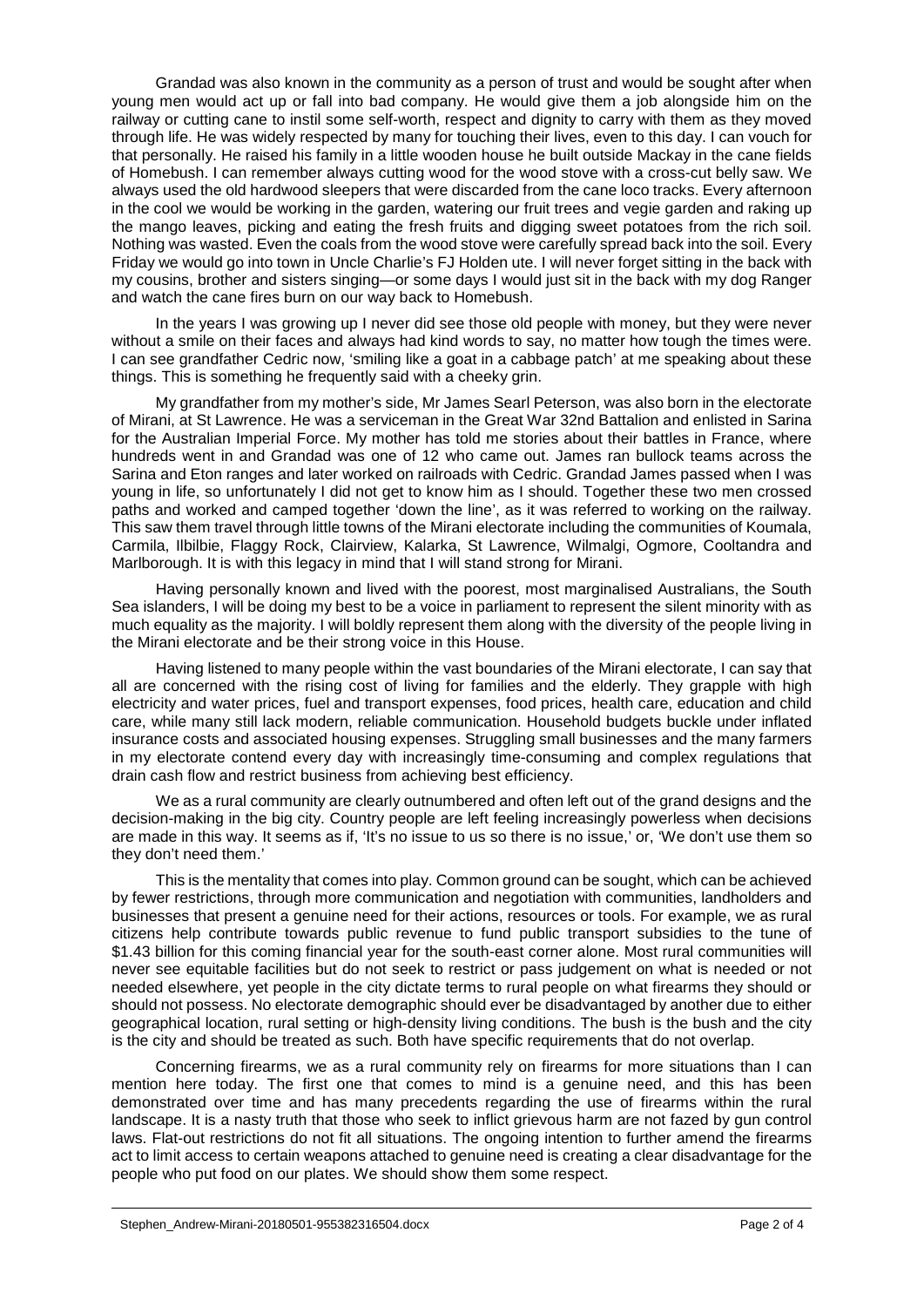Rookwood Weir and other projects like the upper Connors Dam will provide significant water resources that in their absence have stalled agricultural development in the Mirani electorate for arguably 30 years. To delay proceedings will only translate into increasing eventual construction costs and further denying opportunity in growing economic diversity, local jobs and the flow-on benefits to not only numerous rural communities in the Mirani electorate but the entire state.

The management of vegetation will require a strong bipartisan approach to establish a stable, long-term plan featuring honest negotiation and thorough onsite research and contributions from landholders across the different land types. After many years of working on the land with farmers and graziers, I have noticed that each area considers things differently. To fully stop selective clearing would actually cause more erosion than not clearing as the grass cannot survive in the thick regrowth, causing soil particulate run-off into waterways and in due course contributing to reef and marine decline.

Through my own environmental interactions through feral pest control, I know that the reduction of wild pig numbers will reduce the loss of valuable topsoils, native vegetation and rainforest, destruction of waterways and completely dug-out agricultural paddocks and, therefore, restore the natural balance of the ecosystem. When the feral animals are removed the ground heals, the grass returns and the native animals come back in numbers and restore the natural order of things. I have found it disturbingly misguided to be tagged as a pig shooter when what I do as a 'shooter person' positively impacts the betterment of the land and the reef and very likely outweighs the good intentions of people who consider themselves naturalists or environmentalists.

I was always told that you cannot catch a fish from the office or the living room. My goal is to advocate for commonsense solutions to these serious concerns and, particularly for our farmers, to reduce statutory response and review time frames. History shows us that governments can become weighted down by bureaucratic cancer, creating unnecessary repair work with little long-term logic applied. A quality parliament must stay focused on the delivery of best outcomes for the 4.6 million Queenslanders who elect its members.

Allowing oppressive decision-making ultimately white-ants the credibility of this institution. However, taking a progressive approach and entrusting ownership and authority of decision-making closer to and directly involving the stakeholders at all stages is, as I see, a vastly more productive and efficient way of achieving the best outcomes. A key tenet is to always listen, respond quickly and afford respect to all people. It is without denial also that we have made great advancements as a nation and a state and yet there is still so much work to do. It is my plan, with the simple dynamics of hard work and honesty, to do what is necessary to represent my electors who have entrusted me to do the job I was elected to do.

As the newly elected member for Mirani, I would like to thank One Nation—and I know there are some people in the gallery here today—Pauline Hanson and fellow candidates who ran alongside me: Steve Dickson, Jim Savage, Jane Truscott, Chelle Dobson and many others. I am also very honoured today to introduce and welcome four international special guests who have come a long way. They are Vanuatu dignitaries and a member of the Vanuatu parliament who are in the gallery today who have travelled to witness my first speech: Mr Atkinson Vira, member of the Vanuatu parliament; Mr Westley Nwango, Ambae chief and member of the council of chiefs and retired serviceman of the Vanuatu military forces; Mr Alicta Vuti, Ambae chief and interim chair of the Ambae council of chiefs in Port Vila; and Mr Jameson Bani, assistant to the interim chair of Ambae council of chiefs for Saralokambu and member of the chief's technical advisers for Ambae as a whole. These dignitaries of Vanuatu have made a momentous effort to attend here today, as Ambae is in a state of emergency with ongoing concerns regarding their local volcano, which is named Monaro—not the one that we think.

My heartfelt thanks go to my lovely wife, Kym, and our adorable daughters, Kyrah and Jorja. I love you dearly. My heartfelt thanks go to my dear mother, who is 79 and never missed a day of giving out pamphlets and worked so hard—I love you, Mum—and my father, who just turned 81 and who did exactly the same thing. It is just unbelievable to see the work ethic of that man. My thanks also go to my Aunty Olga, who is in her nineties and who again stood there every day giving out pamphlets, who along with my grandfather Cedric has made me a humble but strong, proud person of high moral principles who stands before you today. I thank you all from the bottom of my heart for your unwavering devotion to the campaign and I thank many other friends who helped contribute to my win. I quote—

A journey to make real impact that changes lives, give meaning to life and living, and turns vision of the masses into realities demands a true focus, an utmost zeal and robustness and an unfailing tenacity to do whatever necessary within the powers and reach of a true leader, and with all needed dexterity, wit and wisdom to make real impact have a meaning and give real liberation to the masses!